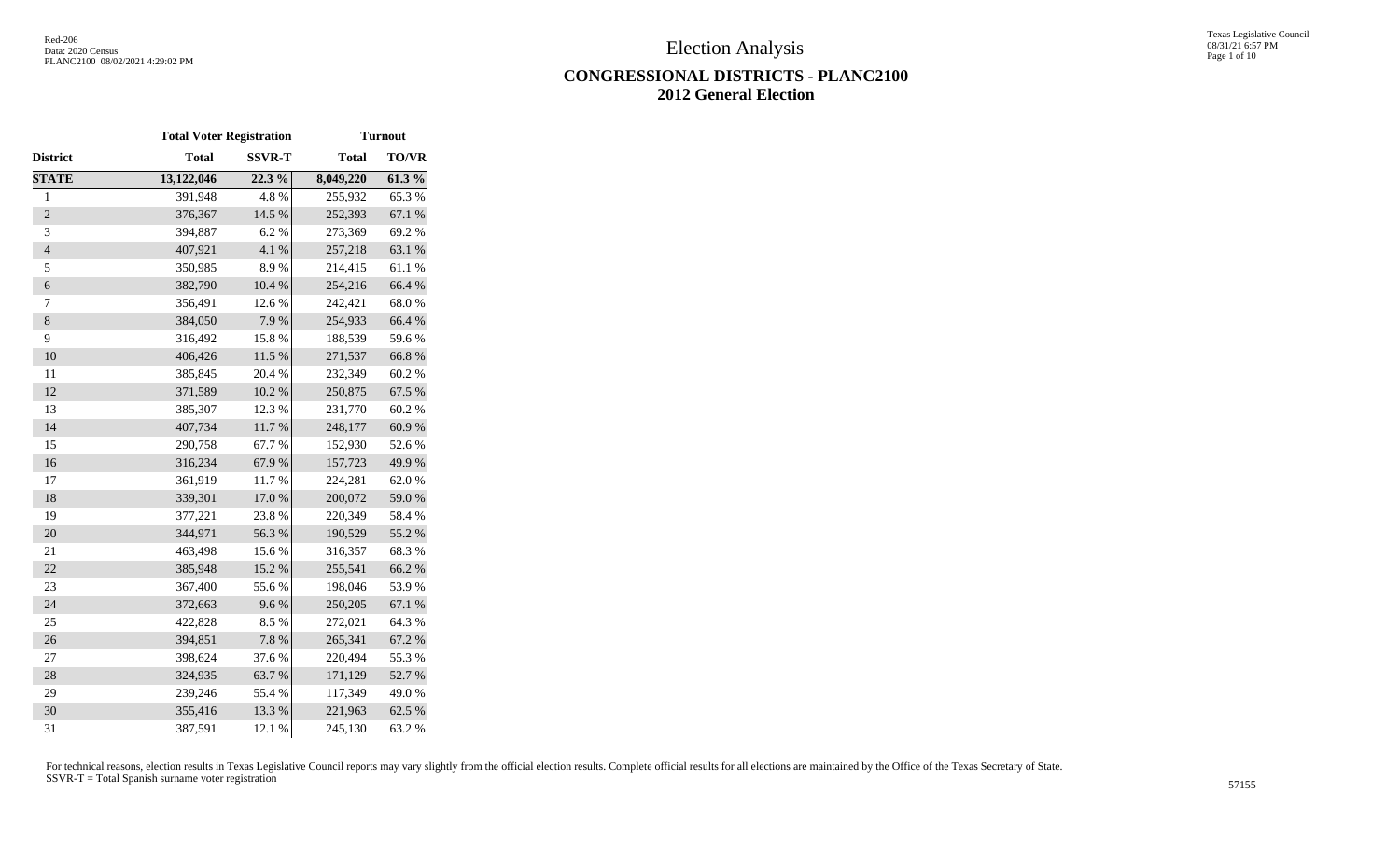Texas Legislative Council 08/31/21 6:57 PM Page 2 of 10

# **CONGRESSIONAL DISTRICTS - PLANC2100 2012 General Election**

|                 | <b>Total Voter Registration</b> |               |         | <b>Turnout</b> |
|-----------------|---------------------------------|---------------|---------|----------------|
| <b>District</b> | Total                           | <b>SSVR-T</b> | Total   | <b>TO/VR</b>   |
| 32              | 384,662                         | 9.3%          | 258,346 | 67.2 %         |
| 33              | 226,660                         | 37.0 %        | 120,963 | 53.4 %         |
| 34              | 324,294                         | 73.3 %        | 150,436 | 46.4 %         |
| 35              | 324,268                         | 44.6 %        | 169,279 | 52.2 %         |
| 36              | 399,926                         | 10.0%         | 242,592 | 60.7 %         |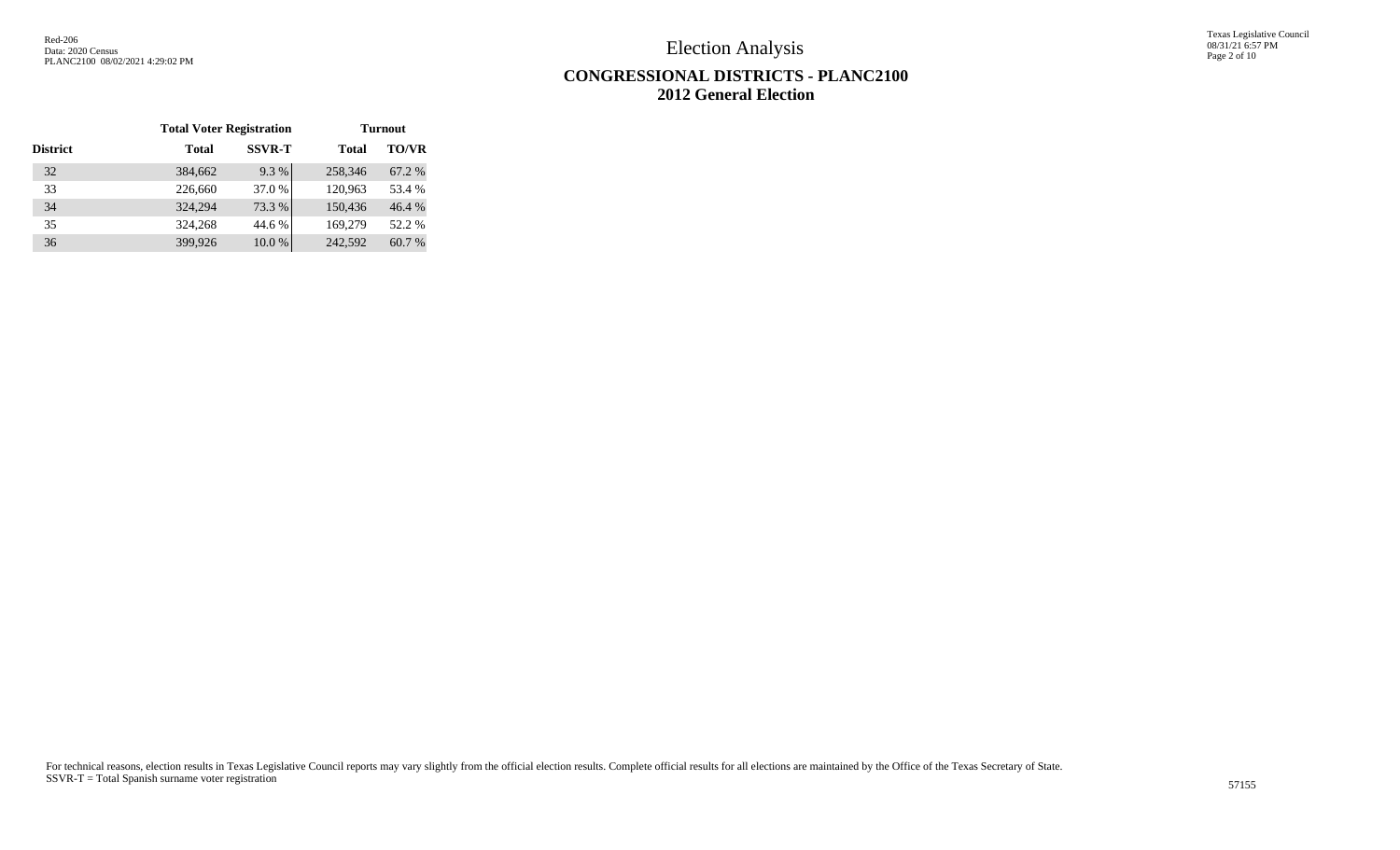Texas Legislative Council 08/31/21 6:57 PM Page 3 of 10

#### **CONGRESSIONAL DISTRICTS - PLANC2100 2012 General Election**

|                 | <b>PRESIDENT</b> |        |                  |               |           |         |                |         |           |         | <b>U.S. SEN</b>  |        |                  |               |                |         | <b>RR COMM1</b>  |         |                   |                |
|-----------------|------------------|--------|------------------|---------------|-----------|---------|----------------|---------|-----------|---------|------------------|--------|------------------|---------------|----------------|---------|------------------|---------|-------------------|----------------|
| <b>District</b> | <b>Romney-R</b>  |        | Obama-D          |               | Johnson-L |         | <b>Stein-G</b> |         | Write-In- |         | Cruz-R           |        | Sadler-D         |               | <b>Myers-L</b> |         | <b>Collins-G</b> |         | <b>Craddick-R</b> |                |
| <b>STATE</b>    | 4,568,788 57.1 % |        | 3,307,609 41.4 % |               | 88,539    | $1.1\%$ | 24,645         | $0.3\%$ | 7,722     | $0.1\%$ | 4,439,084 56.5 % |        | 3,194,484 40.6 % |               | 162,294        | $2.1\%$ | 67,391           | $0.9\%$ | 4,335,527 56.2 %  |                |
|                 | 181,833 71.5 %   |        | 69,857           | 27.5 %        | 1,949     | 0.8%    | 413            | 0.2%    | 293       | 0.1%    | 169,490          | 67.7 % | 76,441           | 30.5 %        | 3,069          | 1.2%    | 1,217            | 0.5%    | 170,189           | 69.4 %         |
| 2               | 157,094          | 62.9 % | 88,751           | 35.6 %        | 2,747     | 1.1%    | 977            | 0.4%    | 68        | 0.0 %   | 155,605          | 62.9%  | 84,949           | 34.4 %        | 4,456          | 1.8%    | 2,294            | 0.9%    | 155,155           | 64.0%          |
| 3               | 175,383          | 64.2 % | 93,290           | 34.1 %        | 3,331     | 1.2%    | 660            | $0.2\%$ | 704       | $0.3\%$ | 168,511          | 63.5 % | 88,929           | 33.5 %        | 6,062          | 2.3 %   | 1,785            | 0.7%    | 167,247           | 64.8%          |
| $\overline{4}$  | 189,455          | 74.0%  | 63,521           | 24.8%         | 2,427     | 0.9%    | 577            | $0.2\%$ | 209       | 0.1%    | 174,833          | 69.8%  | 69,154           | 27.6 %        | 4,609          | 1.8%    | 1,928            | 0.8%    | 170,969           | 69.9%          |
| 5               | 137,239          | 64.5 % | 73,085           | 34.3 %        | 1,845     | 0.9%    | 500            | 0.2 %   | 127       | 0.1%    | 130,916          | 62.4 % | 73,712           | 35.1 %        | 3,738          | 1.8%    | 1,392            | 0.7%    | 129,245           | 62.9%          |
| 6               | 146,985 57.9 %   |        | 103,444          | 40.7 %        | 2,635     | 1.0%    | 731            | 0.3%    | 218       | 0.1%    | 143,297          | 57.2 % | 100,573          | 40.1 %        | 4,936          | 2.0%    | 1,867            | 0.7%    | 141,220           | 57.2 %         |
| 7               | 143,631          | 59.9%  | 92,499           | 38.6%         | 2,750     | 1.1%    | 887            | 0.4%    | 53        | 0.0 %   | 141,393          | 59.6 % |                  | 89,471 37.7 % | 4,134          | 1.7 %   | 2,121            | 0.9%    | 143,409           | 61.8%          |
| 8               | 195,735          | 77.0 % | 55,271           | 21.7 %        | 2,498     | 1.0%    | 648            | 0.3 %   | 140       | 0.1%    | 190,627          | 75.6 % |                  | 55,146 21.9 % | 4,452          | 1.8%    | 1,797            | 0.7%    | 188,005           | 75.7%          |
| 9               | 39,392           | 21.1 % | 145,332          | 78.0%         | 1,046     | 0.6 %   | 497            | 0.3%    | 24        | 0.0 %   | 40,235           | 21.9%  | 140,231 76.3 %   |               | 1,868          | 1.0%    | 1,338            | 0.7%    | 39,120            | 21.5 %         |
| 10              | 159,714          | 59.1 % | 104,839          | 38.8%         | 4,256     | 1.6%    | 1,327          | 0.5 %   | 307       | 0.1%    | 154,293          | 57.8 % | 103,526          | 38.8%         | 6,798          | 2.5 %   | 2,499            | 0.9%    | 153,321           | 58.5 %         |
| 11              | 182,403          | 79.1 % | 45,081           | 19.5 %        | 2,414     | 1.0%    | 482            | 0.2 %   | 232       | 0.1%    | 175,607          | 77.3 % | 45,258           | 19.9 %        | 4,600          | 2.0%    | 1,654            | 0.7%    | 171,250           | 76.4 %         |
| 12              | 166,992          | 66.8%  | 79,147           | 31.6 %        | 2,930     | 1.2%    | 757            | 0.3%    | 263       | 0.1%    | 162,670          | 65.7%  | 77,255           | 31.2 %        | 5,471          | 2.2 %   | 2,057            | 0.8%    | 160,255           | 65.9%          |
| 13              | 184,090          | 80.2%  | 42,518           | 18.5 %        | 2,355     | 1.0%    | 564            | $0.2\%$ | 136       | 0.1%    | 175,896          | 78.2%  | 43,022           | 19.1 %        | 4,271          | 1.9%    | 1,817            | 0.8%    | 171,310           | 77.4 %         |
| 14              | 147,151 59.3 %   |        | 97,824           | 39.4 %        | 2,365     | 1.0%    | 537            | 0.2%    | 169       | 0.1%    | 142,172          | 58.0 % | 97,493           | 39.8%         | 3,915          | 1.6 %   | 1,535            | 0.6%    | 137,169           | 56.9%          |
| 15              | 62,883 41.5 %    |        |                  | 86,940 57.3 % | 1,131     | 0.7%    | 394            | 0.3%    | 248       | 0.2%    | 62,277           | 42.7 % |                  | 79,486 54.6 % | 2,590          | 1.8%    | 1,349            | 0.9%    | 56,697            | 39.5 %         |
| 16              | 54,315 34.4 %    |        | 100,993          | 64.0 %        | 1,510     | 1.0%    | 596            | 0.4%    | 303       | 0.2 %   | 56,636           | 37.0 % | 91,289           | 59.7 %        | 3,131          | 2.0 %   | 1,951            | 1.3 %   |                   | 49,563 33.3 %  |
| 17              | 134,521          | 60.3%  | 84,243           | 37.8%         | 3,412     | 1.5 %   | 794            | 0.4%    | 138       | 0.1%    | 130,507          | 59.3 % |                  | 82,118 37.3 % | 5,656          | 2.6 %   | 1,802            | 0.8 %   | 126,329           | 58.7%          |
| 18              | 44,991           | 22.8 % | 150,129          | 76.1 %        | 1,431     | 0.7%    | 655            | 0.3%    | 35        | 0.0 %   | 45,871           | 23.5 % | 145,099          | 74.4 %        | 2,512          | 1.3%    | 1,630            | 0.8%    | 44,416            | 23.0 %         |
| 19              | 160,060          | 73.5 % | 54,451           | 25.0 %        | 2,411     | 1.1%    | 610            | 0.3 %   | 94        | 0.0 %   | 155,195          | 72.6 % | 52,070           | 24.4 %        | 4,709          | 2.2 %   | 1,658            | 0.8%    | 150,643           | 71.8%          |
| 20              | 74,540           | 39.6 % | 110,663          | 58.8%         | 1,968     | 1.0%    | 664            | 0.4%    | 449       | 0.2%    | 73,209           | 39.3 % | 106,970          | 57.5 %        | 3,915          | 2.1 %   | 2,038            | 1.1%    | 72,019            | 39.3 %         |
| 21              | 188,240          | 59.8%  | 119,220          | 37.9 %        | 5,543     | 1.8%    | 1,587          | 0.5%    | 384       | 0.1%    | 181,094          | 58.4 % | 115,768          | 37.3 %        | 9,593          | 3.1 %   | 3,757            | 1.2%    | 181,345           | 59.7%          |
| 22              | 158,452          | 62.1 % | 93,582           | 36.7 %        | 2,360     | 0.9%    | 649            | 0.3%    | 62        | 0.0 %   | 157,006          | 62.0 % | 90,475           | 35.7 %        | 3,981          | 1.6%    | 1,705            | 0.7%    | 155,271           | 62.2 %         |
| 23              | 99,654           | 50.7%  | 94,386           | 48.0 %        | 1,784     | 0.9%    | 538            | 0.3%    | 299       | 0.2%    | 98,379           | 51.7%  | 86,229           | 45.3%         | 3,785          | 2.0%    | 2,033            | 1.1%    | 92,976            | 49.8%          |
| 24              | 150,547          | 60.4 % | 94,634           | 38.0%         | 3,150     | 1.3 %   | 749            | 0.3%    | 87        | 0.0 %   | 147,419          | 60.0%  | 90,672           | 36.9%         | 5,827          | 2.4 %   | 1,919            | 0.8%    | 146,534           | 60.9%          |
| 25              | 162,278          | 59.9%  | 102,433          | 37.8%         | 4,796     | 1.8%    | 1,299          | 0.5%    | 170       | 0.1%    | 155,304          | 58.1 % | 101,059          | 37.8%         | 8,225          | 3.1 %   | 2,845            | 1.1 %   | 153,051           | 58.4 %         |
| 26              | 177,941          | 67.6 % | 80,828           | 30.7 %        | 3,595     | 1.4 %   | 832            | 0.3 %   | 62        | 0.0 %   | 173,933          | 66.7%  | 77,304           | 29.7 %        | 6,827          | 2.6 %   | 2,566            | 1.0%    | 172,026           | 67.2%          |
| 27              | 131,800          | 60.5 % | 83,156           | 38.1 %        | 2,163     | 1.0%    | 626            | 0.3%    | 233       | 0.1%    | 125,913          | 59.1 % | 81,169           | 38.1 %        | 4,001          | 1.9%    | 1,904            | 0.9%    | 120,235           | 57.8%          |
| 28              | 65,372           | 38.6%  | 101,843          | 60.2%         | 1,222     | 0.7%    | 437            | 0.3%    | 279       | $0.2\%$ | 68,096           | 41.5 % | 90,481           | 55.1 %        | 3,543          | 2.2 %   | 1,981            | 1.2 %   |                   | 59,311 36.7 %  |
| 29              | 37,909           | 33.0%  | 75,720           | 65.9%         | 837       | 0.7%    | 435            | 0.4%    | 14        | 0.0 %   | 38,959           | 34.5 % | 71,504           | 63.3 %        | 1,397          | 1.2%    | 1,149            | 1.0%    |                   | 35,059 31.4 %  |
| 30              | 43,333           | 19.6 % | 175,637          | 79.6 %        | 1,227     | 0.6 %   | 368            | $0.2\%$ | 70        | $0.0\%$ | 44,782           | 20.6 % | 168,805          | 77.6 %        | 2,849          | 1.3%    | 1,162            | 0.5%    |                   | 43,206 20.0 %  |
| 31              | 144,634          | 59.4 % | 92,842           | 38.1 %        | 4,450     | 1.8%    | 788            | 0.3%    | 931       | 0.4%    | 138,886          | 58.1 % |                  | 89,486 37.5 % | 8,286          | 3.5 %   | 2,254            | 0.9%    |                   | 136,810 58.5 % |
| 32              | 146,420 57.0 %   |        | 106,563 41.5 %   |               | 3.161     | 1.2%    | 729            | 0.3%    | 134       | 0.1%    | 141,469 56.0 %   |        | 103,610 41.0 %   |               | 5,611          | 2.2 %   | 1,818            | 0.7 %   |                   | 143,313 58.1 % |
|                 |                  |        |                  |               |           |         |                |         |           |         |                  |        |                  |               |                |         |                  |         |                   |                |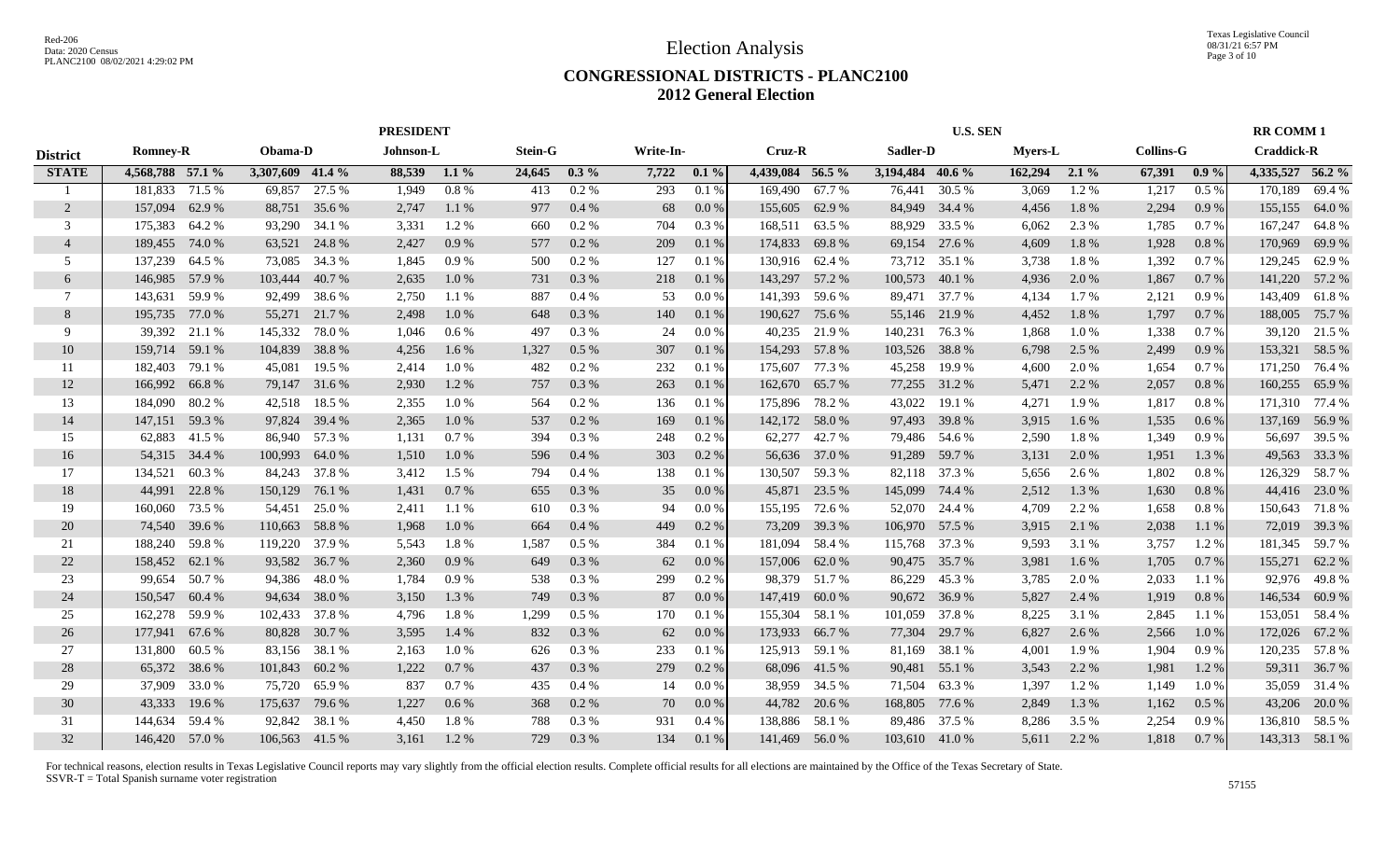Texas Legislative Council 08/31/21 6:57 PM Page 4 of 10

#### **CONGRESSIONAL DISTRICTS - PLANC2100 2012 General Election**

|                 | <b>RR COMM1</b>  |        |         | <b>RR COMM 2</b> |                  |         |                  |        | <b>SUP CT 2</b>  |               |                 |         | <b>SUP CT 4</b>  |               |                  |        |                  |               |                  |               |
|-----------------|------------------|--------|---------|------------------|------------------|---------|------------------|--------|------------------|---------------|-----------------|---------|------------------|---------------|------------------|--------|------------------|---------------|------------------|---------------|
| <b>District</b> | <b>Henry-D</b>   |        | Wall-L  |                  | <b>Kennedy-G</b> |         | Smitherman-R     |        | Perez-L          |               | <b>Wendel-G</b> |         | <b>Willett-R</b> |               | Koelsch-L        |        | <b>Devine-R</b>  |               | Oxford-L         |               |
| <b>STATE</b>    | 3,057,319 39.6 % |        | 172,959 | $2.2\%$          | 153,632 2.0 %    |         | 4,536,610 73.8 % |        | 1,126,859 18.3 % |               | 486,467         | $7.9\%$ | 4,770,884 78.8 % |               | 1,285,441 21.2 % |        | 4,598,461 75.1 % |               | 1,034,722 16.9 % |               |
|                 | 67.992           | 27.7 % | 3,466   | 1.4 %            | 3,536            | 1.4 %   | 175,196          | 86.3%  | 19,449           | $9.6\%$       | 8,304           | 4.1 %   | 179,686          | 89.0 %        | 22,249           | 11.0%  | 174,569          | 86.2%         | 20,085           | 9.9%          |
| 2               | 78,359 32.3 %    |        | 4,861   | 2.0 %            | 4,241            | 1.7 %   | 159,843 77.4 %   |        | 28,499           | 13.8%         | 18,178          | 8.8%    | 165,863 81.3 %   |               | 38,242           | 18.7 % | 160,500          | 77.7 %        | 28,012           | 13.6 %        |
| 3               | 80,078           | 31.0 % | 6,881   | 2.7 %            | 3,905            | 1.5 %   | 170.101          | 79.4 % | 30,834           | 14.4 %        | 13,207          | 6.2 %   | 175,141          | 82.2%         | 37,931           | 17.8 % | 170,744          | 79.2 %        | 32,329           | 15.0%         |
| $\overline{4}$  | 64,908           | 26.5 % | 4,347   | 1.8%             | 4,466            | 1.8%    | 178,415 84.6 %   |        | 22,231           | 10.5 %        | 10,283          | 4.9%    | 184,994          | 88.1%         | 24,875           | 11.9 % | 177,835 84.5 %   |               | 23,809           | 11.3 %        |
| 5               | 69,401           | 33.8%  | 3,375   | 1.6 %            | 3,582            | 1.7%    | 133,315          | 80.1 % | 23,901           | 14.4 %        | 9,263           | 5.6 %   | 138,388          | 84.0%         | 26,277           | 16.0%  | 133,005 80.3 %   |               | 23,974           | 14.5 %        |
| 6               | 96,386           | 39.0 % | 5,037   | 2.0 %            | 4,321            | 1.7 %   | 146,124          | 76.7 % | 31,651           | 16.6 %        | 12,751          | 6.7 %   | 152,031          | 80.6%         | 36,548           | 19.4 % | 146,713 77.5 %   |               | 30,709           | 16.2%         |
| 7               | 80,266 34.6 %    |        | 4,585   | 2.0 %            | 3,753            | $1.6\%$ | 148,745 76.6 %   |        | 27,854           | 14.3 %        | 17,681          | 9.1 %   | 153,955          | 80.2%         | 38,113           | 19.8%  | 148,188 76.3 %   |               | 28,284           | 14.6 %        |
| 8               | 51,716 20.8 %    |        | 4,742   | 1.9%             | 3,770            | 1.5 %   | 192,379          | 86.5 % | 19,154           | 8.6 %         | 10,743          | 4.8 %   | 196,717 89.0 %   |               | 24,291           | 11.0 % | 191,746 86.4 %   |               | 20,498           | 9.2 %         |
| 9               | 138,893          | 76.2 % | 1,853   | 1.0%             | 2,429            | 1.3 %   | 45,461           | 46.5 % | 35,429           | 36.2 %        | 16,894          | 17.3 %  | 50,303           | 52.8%         | 44,999           | 47.2 % |                  | 46,735 48.2 % | 31,887           | 32.9%         |
| 10              | 94,282           | 36.0%  | 8,448   | 3.2 %            | 5,871            | 2.2 %   | 159,588          | 72.7 % | 34,731           | 15.8%         | 25,318          | 11.5 %  | 166,287          | 76.8%         | 50,297           | 23.2 % | 159,656          | 72.8%         | 34,816           | 15.9%         |
| 11              | 44,310           | 19.8%  | 4,610   | 2.1 %            | 3.913            | 1.7 %   | 175,558          | 86.7 % | 19,403           | 9.6%          | 7,551           | 3.7 %   | 181,145          | 90.1 %        | 19,995           | 9.9%   | 175,919 87.2 %   |               | 18,388           | 9.1 %         |
| 12              | 72,582           | 29.8%  | 5,543   | 2.3 %            | 4,794            | 2.0 %   | 164,929 81.3 %   |        | 24,731           | 12.2 %        | 13,122          | 6.5 %   | 170,660          | 84.9%         | 30,329           | 15.1 % | 165,527 81.8 %   |               | 25,028           | 12.4 %        |
| 13              | 42,402           | 19.1 % | 3,917   | 1.8%             | 3,828            | 1.7 %   | 175,583 87.7 %   |        | 17,074           | 8.5 %         | 7,652           | 3.8%    | 180,983 90.9 %   |               | 18,193           | 9.1 %  | 175,057 87.6 %   |               | 16,472           | 8.2%          |
| 14              | 96,221           | 39.9 % | 4,217   | 1.7 %            | 3,500            | 1.5 %   | 142,506          | 78.8%  | 26,632           | 14.7 %        | 11,797          | 6.5 %   | 147,908          | 82.1 %        | 32,297           | 17.9 % | 142,969          | 78.9%         | 26,895           | 14.8%         |
| 15              | 81,120 56.5 %    |        | 2,410   | 1.7 %            | 3,316            | 2.3 %   | 62,570 61.6 %    |        |                  | 33,066 32.5 % | 5,974           | 5.9%    |                  | 70,595 71.4 % | 28,271           | 28.6 % |                  | 67,847 68.0 % | 24,467           | 24.5 %        |
| 16              | 90,256           | 60.7 % | 3,556   | 2.4 %            | 5,398            | 3.6 %   | 57,604 47.9 %    |        |                  | 49,721 41.4 % | 12,829          | 10.7%   | 71,263           | 60.9%         | 45,723           | 39.1 % |                  | 65,889 56.3 % | 35,559           | 30.4 %        |
| 17              | 77,899 36.2 %    |        | 6,664   | 3.1 %            | 4,314            | 2.0 %   | 132,820          | 74.6 % | 30,199           | 17.0 %        | 15,022          | 8.4%    | 138,989          | 78.9%         | 37,257           | 21.1 % | 133,130 75.1 %   |               | 30,093           | 17.0 %        |
| 18              | 142,749          | 74.0 % | 2,526   | 1.3%             | 3,302            | 1.7 %   | 49,789           | 51.5 % | 30,694           | 31.8%         | 16,109          | 16.7 %  | 54,339           | 57.9 %        | 39,468           | 42.1 % | 50,433           | 52.7 %        | 28,258           | 29.5 %        |
| 19              | 50,735           | 24.2 % | 4,489   | 2.1 %            | 4,052            | 1.9 %   | 155,170          | 82.7 % | 24,001           | 12.8%         | 8,375           | 4.5 %   | 161,232          | 86.8%         | 24,426           | 13.2 % | 156,012          | 83.6 %        | 22,329           | 12.0 %        |
| 20              | 102,998          | 56.2 % | 3,933   | 2.1 %            | 4,339            | 2.4 %   | 81,576 55.7 %    |        | 48,264           | 32.9 %        | 16,659          | 11.4 %  | 89,193           | 64.6 %        | 48,921           | 35.4 % |                  | 87,812 59.9 % | 39,599           | 27.0 %        |
| 21              | 103,442          | 34.0 % | 10,818  | 3.6 %            | 8,365            | 2.8%    | 190,469          | 71.0 % | 43,160           | 16.1 %        | 34,532          | 12.9 %  | 197,033          | 75.4 %        | 64,329           | 24.6 % | 190,310 70.9 %   |               | 44,648           | 16.6 %        |
| 22              | 85,869           | 34.4 % | 5,033   | 2.0 %            | 3,309            | 1.3 %   | 162,030          | 79.0%  | 29,054           | 14.2 %        | 13,903          | 6.8%    | 167,751          | 82.5 %        | 35,575           | 17.5 % | 163,372 79.7 %   |               | 27,498           | 13.4 %        |
| 23              | 85,204           | 45.6 % | 3,824   | 2.0 %            | 4,716            | 2.5 %   | 99,978           | 66.3%  | 40,051           | 26.6 %        | 10,675          | 7.1 %   | 108,518          | 74.6 %        | 36,875           | 25.4 % | 105,710          | 70.8 %        | 30,757           | 20.6 %        |
| 24              | 83,119 34.5 %    |        | 6,531   | 2.7 %            | 4,619            | 1.9%    | 150,563          | 76.4 % | 32,256           | 16.4 %        | 14,377          | 7.3 %   | 156,180          | 80.0%         | 39,098           | 20.0 % | 150,969          | 76.6 %        | 32,770           | 16.6 %        |
| 25              | 92.074           | 35.2 % | 10,103  | 3.9%             | 6.666            | 2.5 %   | 160,142 71.2 %   |        | 36,418           | 16.2 %        | 28,224          | 12.6%   | 167,432 75.7 %   |               | 53,853           | 24.3 % | 159,381          | 70.9%         | 38,265           | 17.0 %        |
| 26              | 71,177           | 27.8%  | 7,132   | 2.8 %            | 5,506            | 2.2 %   | 176,446 80.3%    |        | 27,937           | 12.7 %        | 15,417          | 7.0 %   | 182,658 83.6%    |               | 35,921           | 16.4%  | 177,152 80.5 %   |               | 28,820           | 13.1 %        |
| 27              | 79,313           | 38.2 % | 4,050   | 1.9%             | 4,272            | 2.1 %   | 126,529          | 74.9 % | 31,596           | 18.7%         | 10,702          | 6.3 %   | 134,748          | 81.2%         | 31,111           | 18.8%  | 130,548          | 78.3%         | 25,344           | 15.2 %        |
| 28              | 94,545           | 58.5 % | 2,914   | 1.8%             | 4,762            | 2.9 %   | 67,754           | 56.0 % | 44,530           | 36.8%         | 8,738           | 7.2 %   |                  | 79,014 67.4 % | 38,158           | 32.6 % | 76,703           | 64.1 %        | 31,683           | 26.5 %        |
| 29              | 72,681           | 65.1 % | 1,340   | 1.2%             | 2,490            | 2.2 %   | 38,358           | 56.4 % | 22,340           | 32.8%         | 7,328           | 10.8%   | 44,402           | 67.1 %        | 21,814           | 32.9 % |                  | 42,175 63.2 % | 15,199           | 22.8%         |
| 30              | 166,852          | 77.4 % | 2,684   | 1.2%             | 2,757            | 1.3 %   | 47,492           | 45.8%  |                  | 43,572 42.0 % | 12,684          | 12.2 %  |                  | 53,358 53.1 % | 47,198           | 46.9%  |                  | 48,614 47.6 % | 40,204           | 39.4 %        |
| 31              | 82,045           | 35.1 % | 9,221   | 3.9%             | 5,692            | 2.4 %   | 142,499          | 71.1 % | 39,910           | 19.9%         | 18,004          | 9.0%    | 149,724          | 76.1 %        | 47,018           | 23.9 % | 143,693          | 71.9 %        | 38,696           | 19.4 %        |
| 32              | 92,896 37.7 %    |        | 5,954   | 2.4 %            | 4,312            | 1.7%    | 146,728 75.3 %   |        |                  | 33,739 17.3 % | 14,421          | 7.4 %   | 152,142 79.1 %   |               | 40,224           | 20.9%  | 146,335 75.3 %   |               |                  | 34,518 17.8 % |
|                 |                  |        |         |                  |                  |         |                  |        |                  |               |                 |         |                  |               |                  |        |                  |               |                  |               |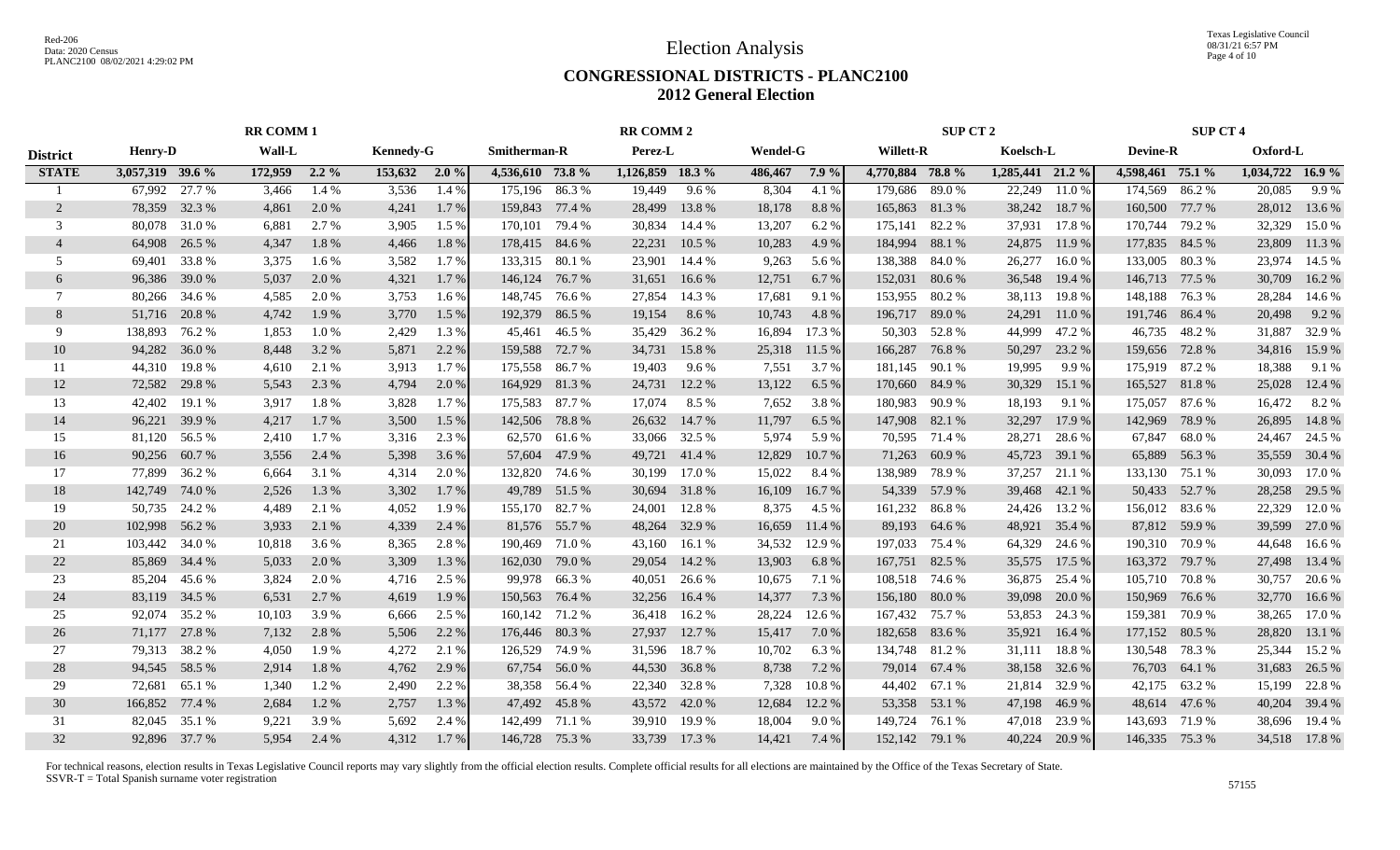Texas Legislative Council 08/31/21 6:57 PM Page 5 of 10

#### **CONGRESSIONAL DISTRICTS - PLANC2100 2012 General Election**

|                 | <b>SUP CT 4</b> |         |                  |               | SUP CT 6         |               |         |          | <b>CCA PRES JUDGE</b> |         |                  |        |                  | CCA <sub>7</sub> |                |         |                  |               |                  |               |
|-----------------|-----------------|---------|------------------|---------------|------------------|---------------|---------|----------|-----------------------|---------|------------------|--------|------------------|------------------|----------------|---------|------------------|---------------|------------------|---------------|
| <b>District</b> | Waterbury-G     |         | Hecht-R          |               | Petty-D          |               | Ash-L   |          | <b>Chisholm-G</b>     |         | <b>Keller-R</b>  |        | <b>Hampton-D</b> |                  | <b>Stott-L</b> |         | Hervey-R         |               | <b>Bennett-L</b> |               |
| <b>STATE</b>    | 491,980         | $8.0\%$ | 4,126,568 53.7 % |               | 3,219,526 41.9 % |               | 234,104 | 3.0 $\%$ | 101,448               | $1.3\%$ | 4,256,043 55.5 % |        | 3,163,478 41.2 % |                  | 250,374        | $3.3\%$ | 4,686,332 77.9 % |               | 1,330,912 22.1 % |               |
|                 | 7,901           | 3.9%    | 163,306 67.1 %   |               | 71,467           | 29.4 %        | 5,809   | 2.4 %    | 2,742                 | 1.1 %   | 166,579          | 68.6%  | 70,179           | 28.9%            | 6,182          | 2.5 %   | 174,994          | 86.9%         | 26,322           | 13.1 %        |
| $\overline{2}$  | 17,993          | 8.7%    | 147,576 61.2 %   |               | 84,472           | 35.1 %        | 6,292   | 2.6 %    | 2,662                 | 1.1 %   | 149,242          | 62.0 % | 84,547           | 35.1 %           | 6,930          | 2.9 %   | 163,262 81.0 %   |               | 38,216           | 19.0 %        |
| 3               | 12,400          | 5.8%    | 161,072          | 62.6 %        | 85,368           | 33.2 %        | 8,642   | 3.4 %    | 2,366                 | 0.9%    | 163,247          | 63.6 % | 84,352           | 32.8%            | 9,198          | 3.6 %   | 172,377          | 82.0 %        | 37,899           | 18.0%         |
| $\overline{4}$  | 8,860           | 4.2 %   | 163,313          | 67.3%         | 68,551           | 28.3 %        | 7,449   | 3.1 %    | 3,300                 | 1.4 %   | 168,247          | 69.4 % | 66,191           | 27.3 %           | 7,905          | 3.3 %   | 178,380 85.2 %   |               | 30,932           | 14.8%         |
| 5               | 8,659           | 5.2 %   | 123,012          | 60.3%         | 72,559           | 35.6 %        | 5,662   | 2.8%     | 2,639                 | 1.3%    | 125,885          | 61.8%  | 71,772           | 35.2 %           | 6,017          | 3.0 %   | 134,004          | 81.7 %        | 30,012           | 18.3%         |
| 6               | 11,865          | 6.3 %   | 133,905 54.5 %   |               | 101,437          | 41.3%         | 7,376   | 3.0%     | 2,947                 | 1.2%    | 139,334          | 56.8%  | 98,393           | 40.1 %           | 7,720          | 3.1 %   | 149,216 79.4 %   |               | 38,639           | 20.6 %        |
| 7               | 17,791          | 9.2 %   | 135,562          | 58.9 %        |                  | 86,596 37.6 % | 5,641   | 2.5 %    | 2,341                 | 1.0%    | 134,699          | 58.6%  | 88,992           | 38.7 %           | 6,089          | 2.6 %   | 151,960 80.2 %   |               | 37,451           | 19.8%         |
| 8               | 9,696           | 4.4 %   | 181,582 73.5 %   |               |                  | 55,495 22.5 % | 7,007   | 2.8 %    | 2,879                 | 1.2%    | 185,188          | 75.1 % |                  | 54,156 22.0 %    | 7,309          | 3.0 %   | 193,639 87.8 %   |               | 26,994           | 12.2 %        |
| 9               | 18,359          | 18.9%   | 36,555           | 20.1 %        | 141,509          | 77.9 %        | 2,236   | 1.2 %    | 1,327                 | 0.7%    | 37,912           | 20.9 % | 141,205          | 77.8 %           | 2,476          | 1.4 %   |                  | 49,650 53.5 % | 43,143           | 46.5 %        |
| 10              | 24,889          | 11.3 %  | 146,370          | 56.2 %        | 100,998          | 38.8%         | 9,685   | 3.7 %    | 3,542                 | 1.4 %   | 149,355          | 57.4 % | 100,660          | 38.7 %           | 10,102         | 3.9 %   | 163,158          | 76.0 %        | 51,569           | 24.0 %        |
| 11              | 7,383           | 3.7 %   | 163,669          | 73.8 %        | 47,657           | 21.5 %        | 7,192   | 3.2 %    | 3,238                 | 1.5 %   | 167,791          | 75.7%  | 45,948           | 20.7 %           | 7,912          | 3.6 %   | 177,001          | 88.3 %        | 23,370           | 11.7 %        |
| 12              | 11,903          | 5.9%    | 153,820          | 63.5 %        | 76,959           | 31.8%         | 8,014   | 3.3 %    | 3,320                 | 1.4 %   | 158,630          | 65.6 % |                  | 74,536 30.8 %    | 8,613          | 3.6 %   | 167,733 84.0 %   |               | 32,063           | 16.0%         |
| 13              | 8,196           | 4.1 %   | 162,448 74.0 %   |               | 46,099           | 21.0%         | 6,487   | 3.0 %    | 4,432                 | 2.0 %   | 167,673          | 76.5 % | 44,557           | 20.3 %           | 6,910          | 3.2 %   | 176,553          | 89.0 %        | 21,867           | 11.0 %        |
| 14              | 11,294          | 6.2%    | 131,348 54.7 %   |               | 100,566          | 41.9%         | 5,930   | 2.5 %    | 2,410                 | 1.0%    | 135,063          | 56.3%  |                  | 98,556 41.1 %    | 6,420          | 2.7 %   | 144,930 80.9 %   |               | 34,216           | 19.1 %        |
| 15              | 7,499           | 7.5 %   |                  | 53,962 37.9 % | 83,009           | 58.3%         | 3,608   | 2.5 %    | 1,879                 | 1.3%    | 57,694           | 40.5 % |                  | 80,788 56.8%     | 3,811          | 2.7 %   |                  | 70,350 71.5 % | 28,022           | 28.5 %        |
| 16              | 15,551          | 13.3 %  |                  | 46,517 31.3 % | 93,997           | 63.3%         | 4,667   | 3.1 %    | 3,409                 | 2.3 %   | 51,130           | 34.5 % |                  | 91,948 62.0 %    | 5,237          | 3.5 %   |                  | 71,805 61.6 % | 44,765           | 38.4 %        |
| 17              | 14,004          | 7.9%    | 120,206 56.2 %   |               | 82,692           | 38.6 %        | 8,191   | 3.8%     | 2,938                 | 1.4 %   | 123,644          | 57.9 % |                  | 81,374 38.1 %    | 8,709          | 4.1 %   | 135,606 77.6 %   |               | 39,249           | 22.4 %        |
| 18              | 16,969          | 17.7 %  | 41,564           | 21.6 %        | 145,329          | 75.6 %        | 3,280   | 1.7 %    | 2,152                 | 1.1%    | 42,699           | 22.2 % | 145,917 76.0 %   |                  | 3,483          | 1.8%    | 53,727           | 57.3 %        | 40,100           | 42.7 %        |
| 19              | 8,247           | 4.4 %   | 143,426          | 68.8%         | 54,458           | 26.1 %        | 7,129   | 3.4 %    | 3,447                 | 1.7 %   | 146,651          | 70.5 % | 53,599           | 25.8%            | 7,843          | 3.8%    | 157,212          | 85.0%         | 27,770           | 15.0 %        |
| 20              | 19,090          | 13.0 %  | 66,441           | 36.3%         | 109,712          | 59.9%         | 4,493   | 2.5 %    | 2,436                 | 1.3%    | 72,848           | 39.9 % | 104,744          | 57.3 %           | 5,112          | 2.8%    | 89,878           | 66.4 %        | 45,567           | 33.6 %        |
| 21              | 33,336          | 12.4 %  | 172,657          | 56.9 %        | 112,633 37.1 %   |               | 13,065  | 4.3 %    | 5,078                 | 1.7 %   | 177,330          | 58.6%  | 110,841          | 36.6 %           | 14,289         | 4.7 %   | 194,831          | 75.3 %        | 64,074           | 24.7 %        |
| 22              | 14,186          | 6.9%    | 149,320          | 60.1%         | 91,252           | 36.7 %        | 5,827   | 2.3 %    | 2,210                 | 0.9%    | 152,471          | 61.4 % | 89,624           | 36.1 %           | 6,320          | 2.5 %   | 166,001          | 82.1 %        | 36,297           | 17.9 %        |
| 23              | 12,786          | 8.6%    | 87,003           | 46.8%         | 90,554           | 48.7%         | 5,420   | 2.9%     | 2,799                 | 1.5 %   | 92,805           | 50.0%  | 86,991           | 46.9%            | 5,634          | 3.0 %   | 108,168          | 75.0 %        | 35,963           | 25.0%         |
| 24              | 13,264          | 6.7%    | 139,910          | 58.3 %        | 89,019           | 37.1 %        | 8,304   | 3.5 %    | 2,795                 | 1.2%    | 143,217          | 59.8%  | 87,300           | 36.5 %           | 8,856          | 3.7%    | 154,190 79.3 %   |               | 40,189           | 20.7 %        |
| 25              | 26,996          | 12.0 %  | 145,549          | 55.9 %        | 98,663           | 37.9 %        | 11,948  | 4.6 %    | 4,336                 | 1.7 %   | 149,691          | 57.6 % |                  | 97,672 37.6 %    | 12,667         | 4.9 %   | 163,299 74.6 %   |               | 55,578           | 25.4 %        |
| 26              | 14,063          | 6.4 %   | 165,377          | 64.7 %        | 76,953           | 30.1 %        | 9,517   | 3.7 %    | 3,636                 | 1.4 %   | 170,153          | 66.8%  | 74,574           | 29.3 %           | 10,132         | 4.0 %   | 180,022 82.5 %   |               | 38,102           | 17.5 %        |
| 27              | 10,758          | 6.5 %   | 114,299          | 55.4 %        | 83,222           | 40.3%         | 6,044   | 2.9 %    | 2,918                 | 1.4 %   | 119,514          | 57.9 % | 80,067           | 38.8%            | 6,770          | 3.3 %   | 131,142          | 79.5 %        | 33,860           | 20.5 %        |
| 28              | 11,288          | 9.4 %   | 55,633           | 34.6 %        | 97,850           | 60.9%         | 4,773   | 3.0 %    | 2,387                 | 1.5 %   | 61,954           | 38.6 % | 93,996           | 58.5 %           | 4,632          | 2.9 %   |                  | 78,956 67.6 % | 37,757           | 32.4 %        |
| 29              | 9,399           | 14.1 %  | 33,124           | 29.8%         | 74,382           | 67.0 %        | 1,903   | 1.7 %    | 1,665                 | 1.5 %   | 34,889           | 31.4 % | 74,021           | 66.7 %           | 2,117          | 1.9%    |                  | 44,080 66.8 % | 21,886           | 33.2 %        |
| 30              | 13,248          | 13.0 %  | 39,877           | 18.5 %        | 169,799          | 79.0%         | 3,706   | 1.7 %    | 1,663                 | 0.8%    | 41,616           | 19.4 % | 169,353          | 78.8%            | 3,888          | 1.8%    |                  | 52,555 52.4 % |                  | 47,791 47.6 % |
| 31              | 17,416          | 8.7%    | 128,420          | 55.1 %        | 89,084           | 38.2%         | 12,031  | 5.2 %    | 3,425                 | 1.5 %   | 134,433          | 57.8%  | 85,689           | 36.8%            | 12,502         | 5.4 %   | 146,894          | 74.7 %        | 49,763           | 25.3 %        |
| 32              | 13,493          | 6.9%    | 137,060 55.8 %   |               |                  | 97,997 39.9 % | 7.773   | 3.2 %    | 2,638                 | 1.1%    | 136,961 56.0 %   |        |                  | 99,453 40.6 %    | 8,325          | 3.4 %   | 149,869 78.3 %   |               |                  | 41,531 21.7 % |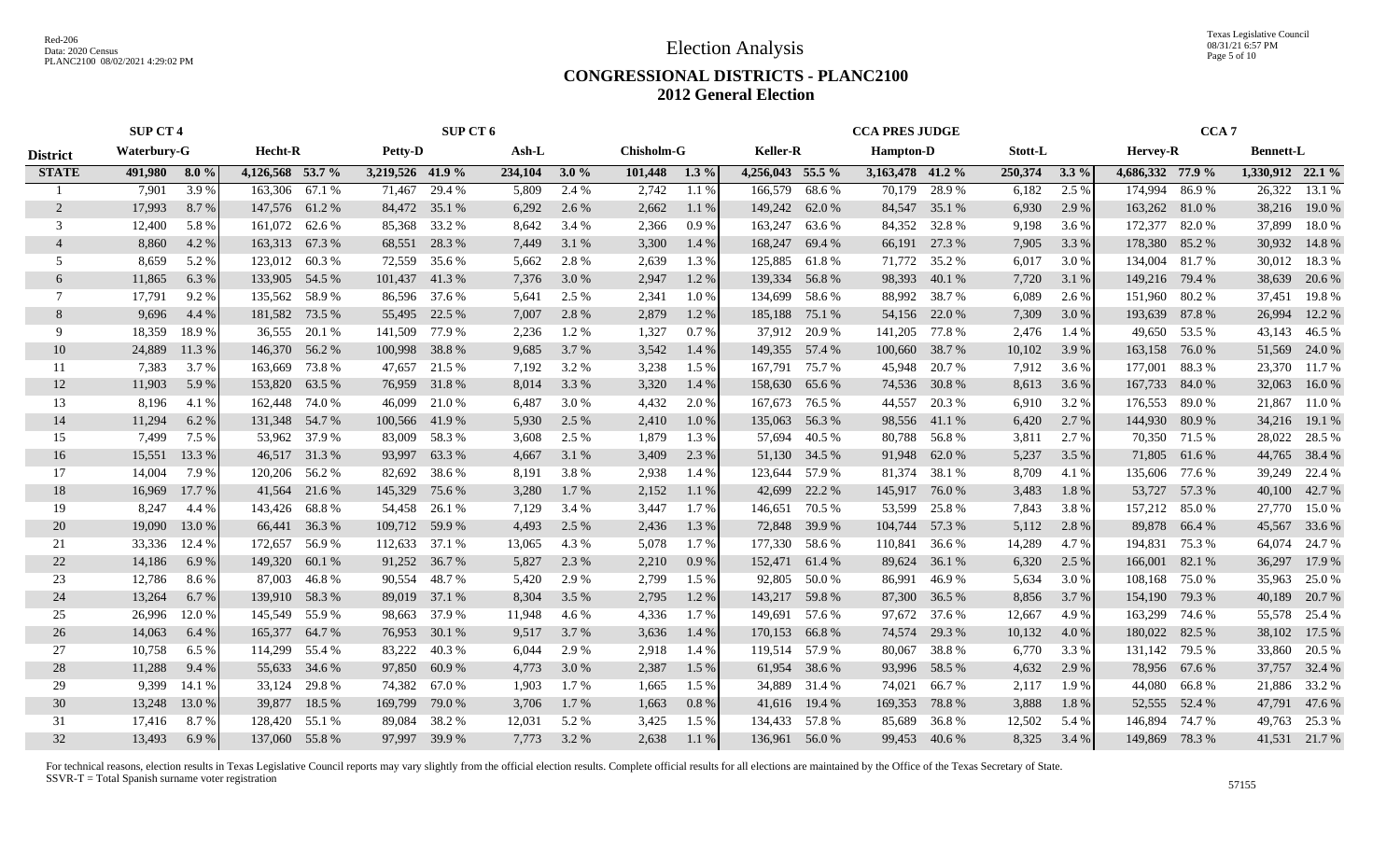Texas Legislative Council 08/31/21 6:57 PM Page 6 of 10

### **CONGRESSIONAL DISTRICTS - PLANC2100 2012 General Election**

|                |           | CCA <sub>8</sub> |                  |        |
|----------------|-----------|------------------|------------------|--------|
| District       | Alcala-R  |                  | <b>Strange-L</b> |        |
| <b>STATE</b>   | 4,691,090 | 78.1%            | 1,318,393        | 21.9%  |
| 1              | 171,080   | 85.3%            | 29,411           | 14.7%  |
| $\overline{c}$ | 163,937   | 81.5%            | 37,220           | 18.5 % |
| 3              | 171,549   | 82.0%            | 37,750           | 18.0%  |
| $\overline{4}$ | 174,070   | 83.7%            | 33,887           | 16.3%  |
| 5              | 132,777   | 81.1%            | 30,851           | 18.9%  |
| 6              | 148,278   | 79.1 %           | 39,251           | 20.9%  |
| 7              | 152,323   | 80.7%            | 36,355           | 19.3%  |
| 8              | 192,187   | 87.2 %           | 28,322           | 12.8 % |
| 9              | 50,343    | 54.2 %           | 42,555           | 45.8%  |
| 10             | 162,737   | 76.3 %           | 50,629           | 23.7 % |
| 11             | 174,568   | 87.3%            | 25,323           | 12.7 % |
| 12             | 166,954   | 83.5 %           | 32,902           | 16.5 % |
| 13             | 173,106   | 87.5 %           | 24,689           | 12.5 % |
| 14             | 144,327   | 81.0%            | 33,963           | 19.0%  |
| 15             | 73,979    | 74.6 %           | 25,179           | 25.4 % |
| 16             | 74,992    | 64.7%            | 40,993           | 35.3%  |
| 17             | 134,129   | 77.0%            | 40,042           | 23.0%  |
| 18             | 54,418    | 58.4%            | 38,719           | 41.6%  |
| 19             | 154,757   | 84.0%            | 29,564           | 16.0%  |
| 20             | 94,272    | 68.4%            | 43,509           | 31.6%  |
| 21             | 195,058   | 75.3 %           | 64,013           | 24.7 % |
| 22             | 166,282   | 82.3 %           | 35,700           | 17.7 % |
| 23             | 111,887   | 76.5 %           | 34,401           | 23.5 % |
| 24             | 153,709   | 79.2 %           | 40,290           | 20.8 % |
| 25             | 162,273   | 74.5 %           | 55,530           | 25.5 % |
| 26             | 177,379   | 81.6%            | 40,104           | 18.4 % |
| 27             | 130,484   | 79.5 %           | 33,707           | 20.5 % |
| 28             | 83,956    | 71.5 %           | 33,432           | 28.5 % |
| 29             | 47,103    | 71.2%            | 19,047           | 28.8%  |
| 30             | 52,748    | 52.6%            | 47,582           | 47.4 % |
| 31             | 146,339   | 74.8%            | 49,411           | 25.2 % |
| 32             | 149,308   | 78.3%            | 41,369           | 21.7%  |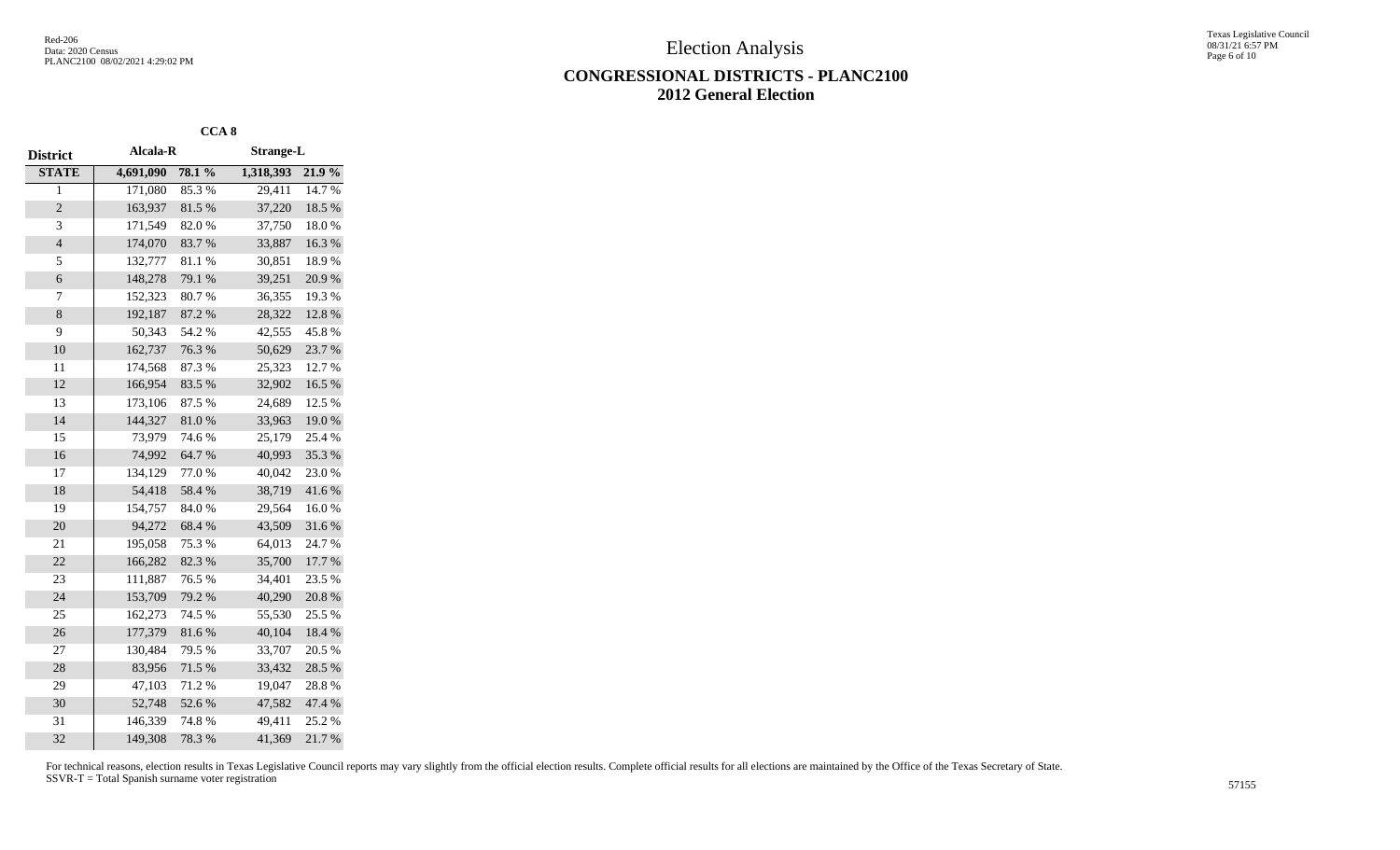Texas Legislative Council 08/31/21 6:57 PM Page 7 of 10

## **CONGRESSIONAL DISTRICTS - PLANC2100 2012 General Election**

|                 |                   |                | <b>PRESIDENT</b> |                  |              |                   | <b>U.S. SEN</b>   |                |                  | <b>RR COMM1</b>   |
|-----------------|-------------------|----------------|------------------|------------------|--------------|-------------------|-------------------|----------------|------------------|-------------------|
| <b>District</b> | <b>Romney-R</b>   | Obama-D        | Johnson-L        | <b>Stein-G</b>   | Write-In-    | Cruz-R            | Sadler-D          | <b>Myers-L</b> | <b>Collins-G</b> | Craddick-R        |
| 33              | 27.1 %<br>32.641  | 86,686 71.9 %  | 850<br>0.7%      | 303<br>$0.3\%$   | 0.0 %<br>29  | 33,956 28.7 %     | 81.568<br>69.0 %  | 1.840<br>1.6 % | $0.8 \%$<br>920  | 30,941<br>26.4 %  |
| 34              | 57,303 38.3 %     | 90,885 60.7 %  | 0.7%<br>997      | 326 0.2 %        | 0.1%<br>187  | 60.126 41.7 %     | 79,622 55.2 %     | 2,787<br>1.9 % | 1,625<br>1.1%    | 50,769 36.0 %     |
|                 | 58.007<br>34.6 %  | 105,550 62.9 % | 2,851<br>1.7%    | 1,083<br>$0.6\%$ | 0.1%<br>221  | 56,450 34.1 %     | 101,470<br>61.4 % | 5,021<br>3.0 % | 2,391<br>1.4%    | 55,398 34.0 %     |
| 36              | 73.0 %<br>175,850 | 61,766 25.7 %  | 2.142<br>0.9%    | 626<br>$0.3\%$   | 0.1 %<br>350 | 168,072<br>71.0 % | 63,070 26.7 %     | 3,829<br>1.6 % | 1,633<br>0.7%    | 69.8 %<br>161,751 |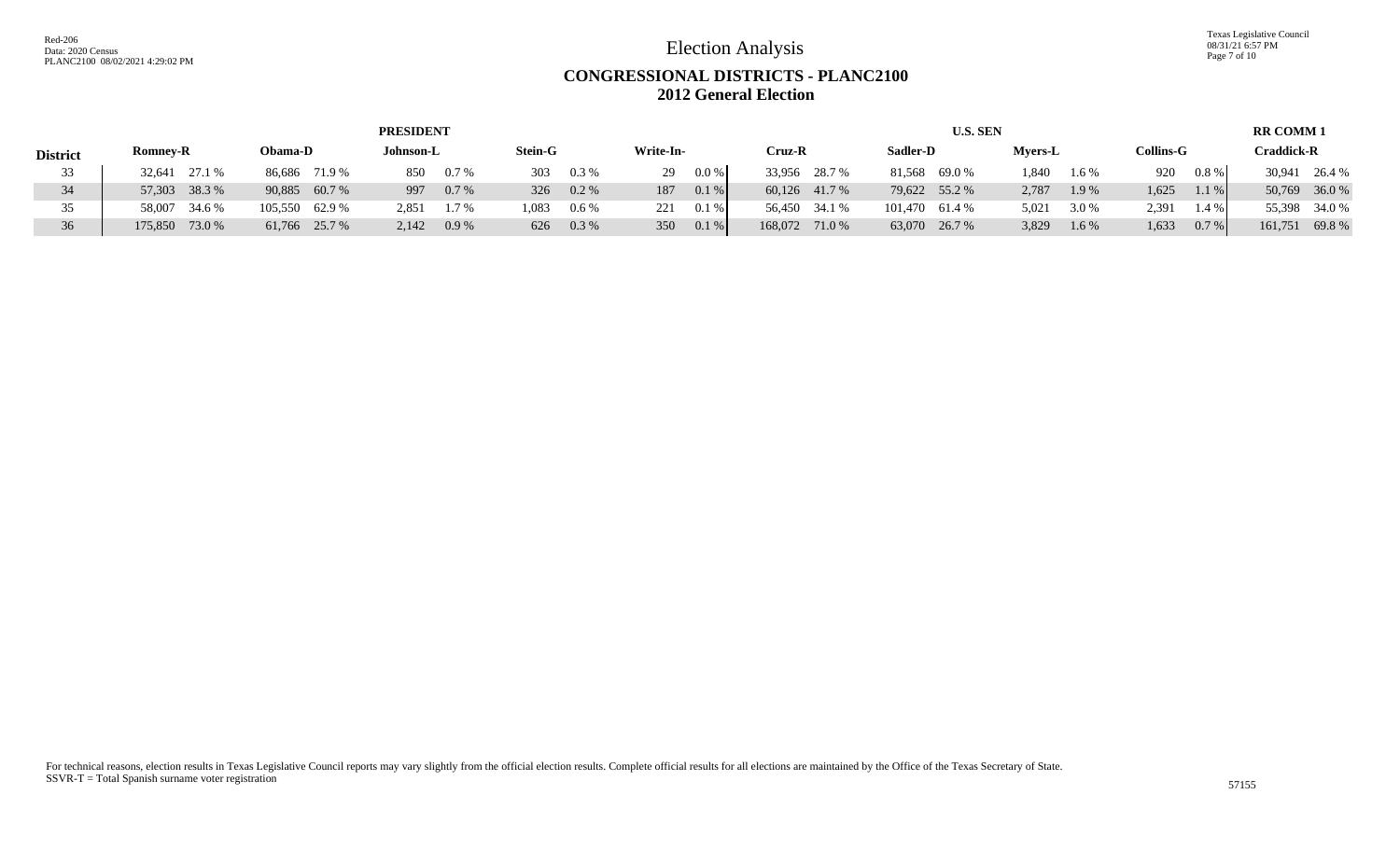Texas Legislative Council 08/31/21 6:57 PM Page 8 of 10

## **CONGRESSIONAL DISTRICTS - PLANC2100 2012 General Election**

| <b>RR COMM1</b> |                  |                  |                  |                     | <b>RR COMM 2</b>   |                  | SUP CT 2       |                  | <b>SUP CT 4</b> |                 |  |
|-----------------|------------------|------------------|------------------|---------------------|--------------------|------------------|----------------|------------------|-----------------|-----------------|--|
| <b>District</b> | <b>Henry-D</b>   | <b>Wall-L</b>    | <b>Kennedy-G</b> | <b>Smitherman-R</b> | Perez-L            | <b>Wendel-G</b>  | Willett-R      | Koelsch-L        | <b>Devine-R</b> | Oxford-L        |  |
| 33              | 70.0 %<br>81.885 | .896<br>$1.6\%$  | 2.0%<br>2.330    | 32,994 53.8 %       | 22,463<br>36.6 %   | 5,905<br>9.6%    | 37,379 63.0 %  | 37.0 %<br>21.983 | 35,061 58.4 %   | 18,402 30.7 %   |  |
| 34              | 82,924 58.8 %    | 2,739<br>1.9 %   | 3.3 %<br>4.644   | 57,431 55.5 %       | 40,159 38.8 %      | 5.7 %<br>5,939   | 68,717 67.8 %  | 32.2 %<br>32,669 | 65,058 64.0 %   | 28,666 28.2 %   |  |
| 35              | 97,431 59.8 %    | 3.3 %<br>5.398   | 2.9 %<br>4.716   | 61,743 50.8 %       | 41,112 33.8 %      | 18,714 15.4 %    | 68,207 58.9 %  | 47,637 41.1 %    | 65,080 53.6 %   | 36,413 30.0 %   |  |
| 36              | 62,309 26.9 %    | 3,862<br>$1.7\%$ | 3,846<br>$1.7\%$ | 168,182 84.8 %      | 21,044<br>$10.6\%$ | 9,192<br>$4.6\%$ | 173,949 88.2 % | 23,276<br>11.8 % | 168,014 84.8 %  | 21,348<br>10.8% |  |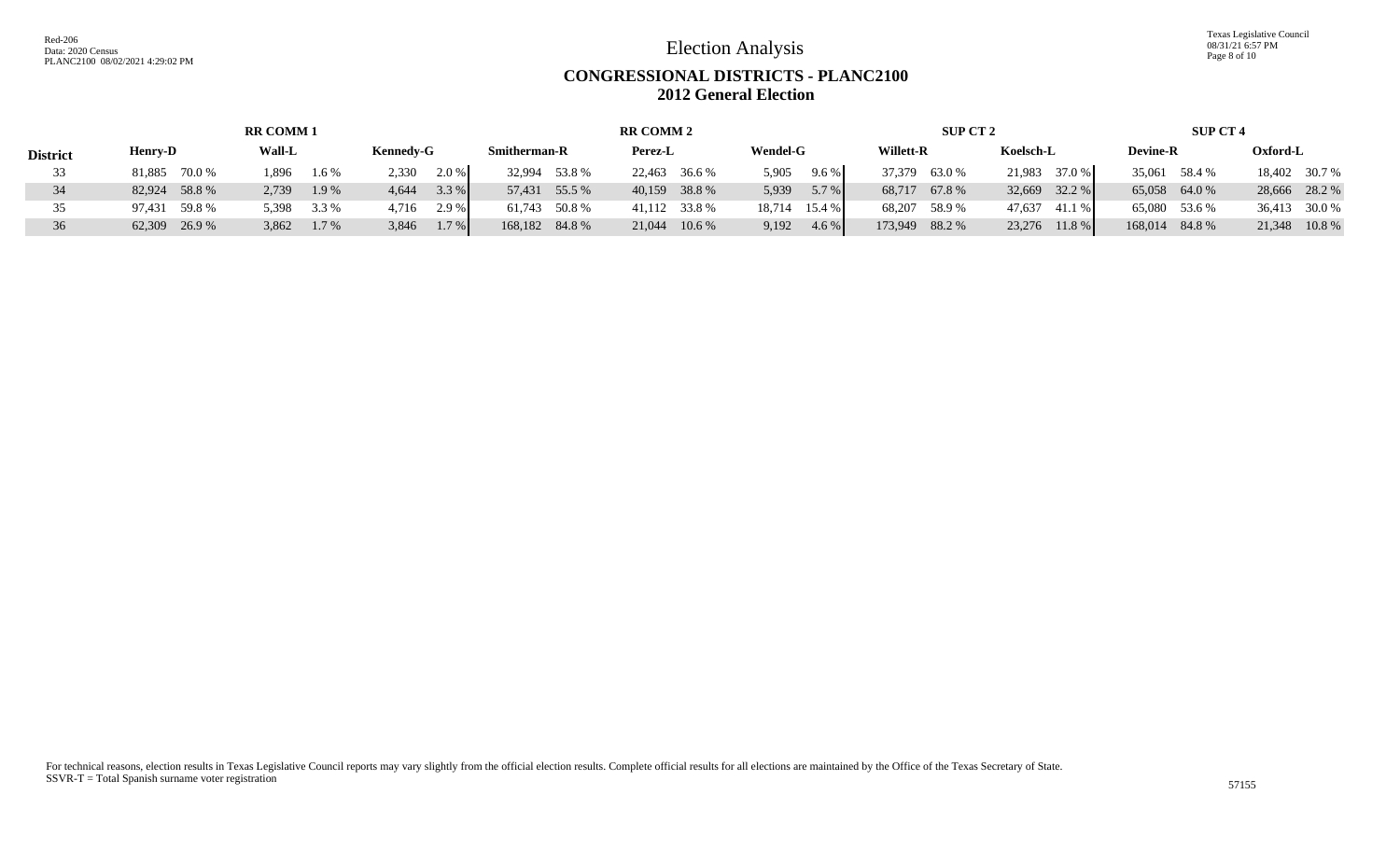Texas Legislative Council 08/31/21 6:57 PM Page 9 of 10

## **CONGRESSIONAL DISTRICTS - PLANC2100 2012 General Election**

|                 | <b>SUP CT 4</b>  |                | SUP CT 6       |                |                   |                 | <b>CCA PRES JUDGE</b> |                  | <b>CCA 7</b>   |                  |  |
|-----------------|------------------|----------------|----------------|----------------|-------------------|-----------------|-----------------------|------------------|----------------|------------------|--|
| <b>District</b> | Waterbury-G      | Hecht-R        | <b>Petty-D</b> | Ash-L          | <b>Chisholm-G</b> | <b>Keller-R</b> | <b>Hampton-D</b>      | Stott-L          | Hervey-R       | <b>Bennett-L</b> |  |
|                 | $6,572$ 10.9 %   | 28,859 24.7 %  | 84,095 72.0 %  | 2.530<br>2.2 % | .293<br>1.1 %     | 30,742 26.4 %   | 83,151 71.3 %         | 2.770<br>$2.4\%$ | 36,829 62.5 %  | 22,085 37.5 %    |  |
|                 | 7.9 %<br>7.994   | 47,645 34.0 %  | 85,950 61.3 %  | 4,450 3.2 %    | 2.238<br>1.6 %    | 52,642 37.6 %   | 82,987 59.3 %         | 4.302<br>3.1%    | 67,134 66.4 %  | 33,998 33.6 %    |  |
|                 | 16.4 %<br>19,884 | 51,225 31.5 %  | 102,646 63.0 % | 3.7 %<br>6,037 | 2.934<br>1.8%     | 55,351 34.1 %   | 100,132 61.7 %        | 6,919<br>4.3 %   | 67,791 59.4 %  | 46,318 40.6 %    |  |
| 36              | 4.4 %<br>8,748   | 154,956 67.2 % | 66,497 28.9 %  | 5,986 2.6 %    | 1.3 %<br>3,027    | 158,763 69.0 %  | 65,213 28.3 %         | $2.7\%$<br>6,273 | 169,136 86.0 % | 14.0 %<br>27,554 |  |